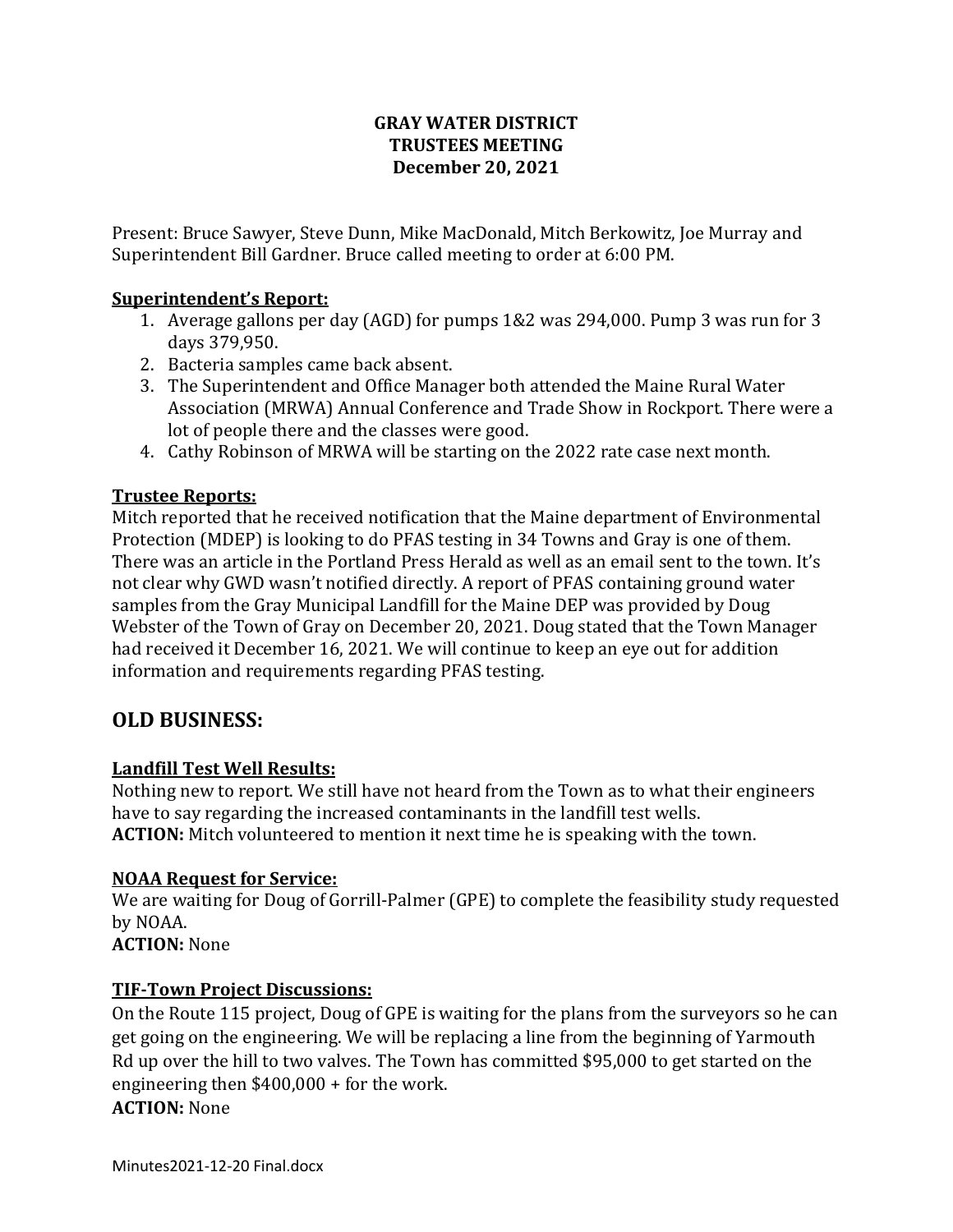### **Federal Projects and Funding:**

We have applied for a grant through USDA for the turnpike crossing. We are waiting for surveying to be completed.

### **Road Opening Permits:**

Waiting to hear from the Town on their development of the draft of the revised permit ordinance **ACTION:** None

# **Legislative Updates:**

There is a new revision of the Lead & Copper Rule as of 2021. Trustees discussed the need for a grant writer and the possibility of coordinating with the Town to engage someone either part or full time.

**ACTION:** Mitch to explore this idea with members of Town Council. Bill to check with MRWA to find out if they have a grant writer on staff.

### **Gray Water District Charter:**

The Superintendent met with the New Gloucester Town Manager to speak with her about our intention to change our charter to include a small piece of New Gloucester in order to service NOAA. She is fine with the changes we want to make and is willing to write a letter of support for the Legislature. We also received the letter of support we requested from the Gray Town Manager today. MRWA, who is helping us with the Charter change, suggested we get these letters in preparation for our meeting in Augusta. Now we are just waiting for Bradley from MRWA to get back to us.

## **NEW BUSINESS:**

### **Cost of Living Adjustments (COLA):**

Trustees and the Superintendent discussed the differences between COLA and merit raises. **Motion/Second** by Dunn/Murray to give all employees a 6% COLA. Merit increases will be considered after performance evaluations are completed by the Superintendent. Vote to approve was unanimous.

### **Personnel:**

**Motion/Second** by Berkowitz/Dunn to go into executive session per MRSA 405 (A) at 7:15 pm. Vote to approve was unanimous.

**Motion/Second** by Dunn/Murray to come out of executive session at 8:04 pm. Vote to approve was unanimous.

**ACTION:** Mitch to respond to email discussed in executive session.